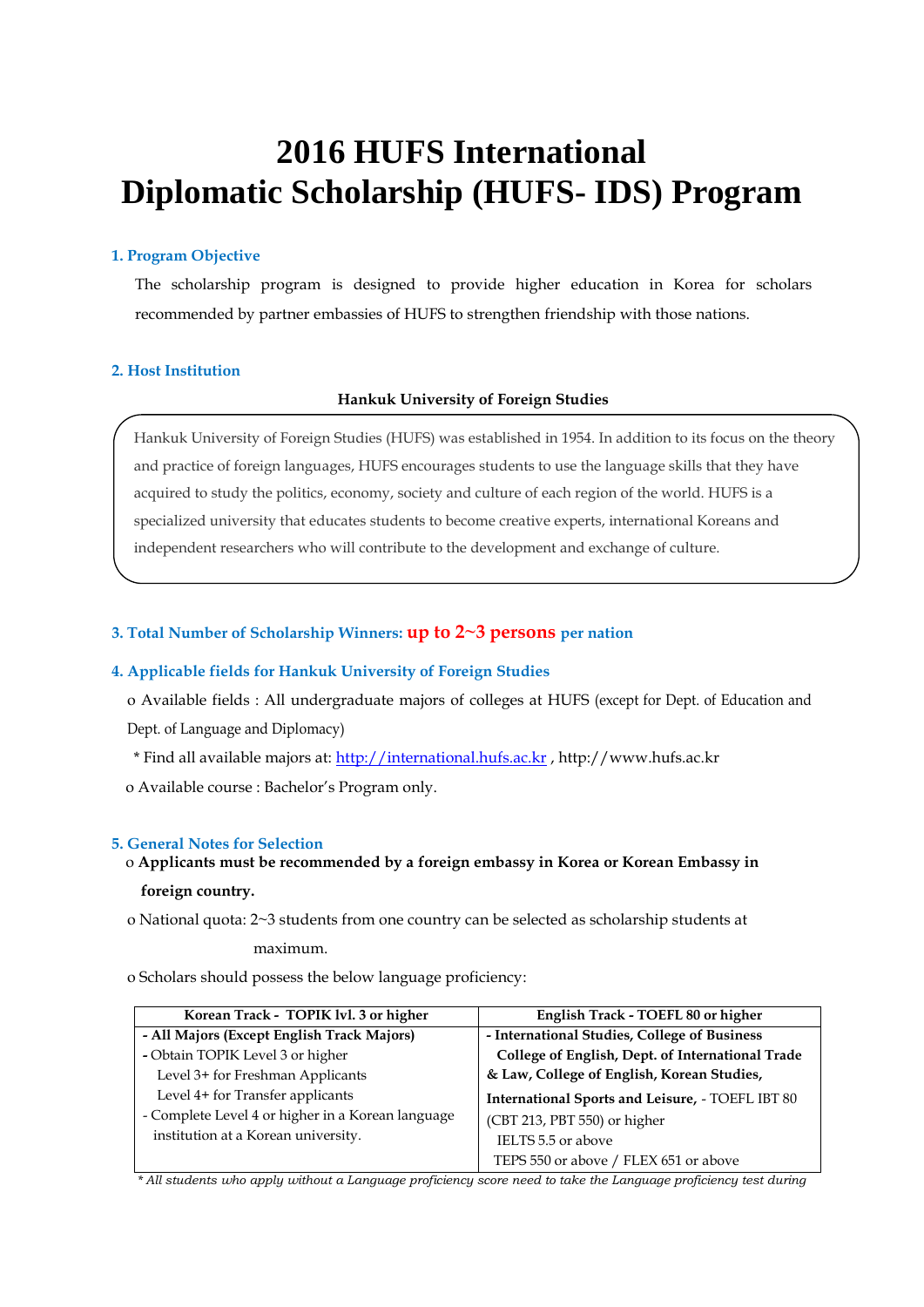*their Interview day.*

#### **6. Scholarship Details**

- o. Duration of scholarship
	- a. First year student admission: 4 years of undergraduate study (8 semesters)
	- b. Transfer admission:
	- Sophomore Transfer: 3 years of undergraduate studies (6 semesters)
	- Junior Transfer: 2 years of undergraduate studies (4 semesters)
- o. Scholarship Benefits
	- a. Scholarship Period: same as the duration of scholarship
	- -Students must maintain an average GPA of 3.0/4.5 or higher in the previous semester to maintain the scholarship status
	- b. Payment:
		- Tuition: The application fee, admission fee and tuition fees will be paid by HUFS
		- Housing & monthly expense: Should be shouldered by the student or another organization

#### **7. Application Qualifications**

- o Both applicant and his/her parents must be citizens of a foreign country.
- o Applicants should be in good health, both mentally and physically, to stay in Korea for a long period of time.
- o Applicants must be able to support himself/herself financially for living expenses in Korea for the duration of his/her studies.
- o Applicants should hold a high school diploma.
	- a. First year admission: students who hold a high school diploma after completing or successfully graduating from 12 years of formal education in or outside of Korea.
	- b. Transfer admission: 2-3 year college graduates or students who have completed at least 1-year of coursework at a university
	- \* Applicants who are not in possession of the requisite diploma should present the required diploma before entry.
- o Grade Requirement: Applicant should hold 80 point out of 100 points in average (Or "B" average)
	- in their high school grades
		- \* Students will be selected on the basis of their academic merits preferentially.

#### **8. Application & Selection Procedures for 2016**

**- Application Submission Period: August 28th ~ December 11th**

(Please check http://international .hufs.ac.kr  $\rightarrow$  admissions for exact schedule)

**\* Please take into consideration that we only accept OFFLINE documents for IDS program. [http://international.hufs.ac.kr](http://international.hufs.ac.kr/) Admissions Forms**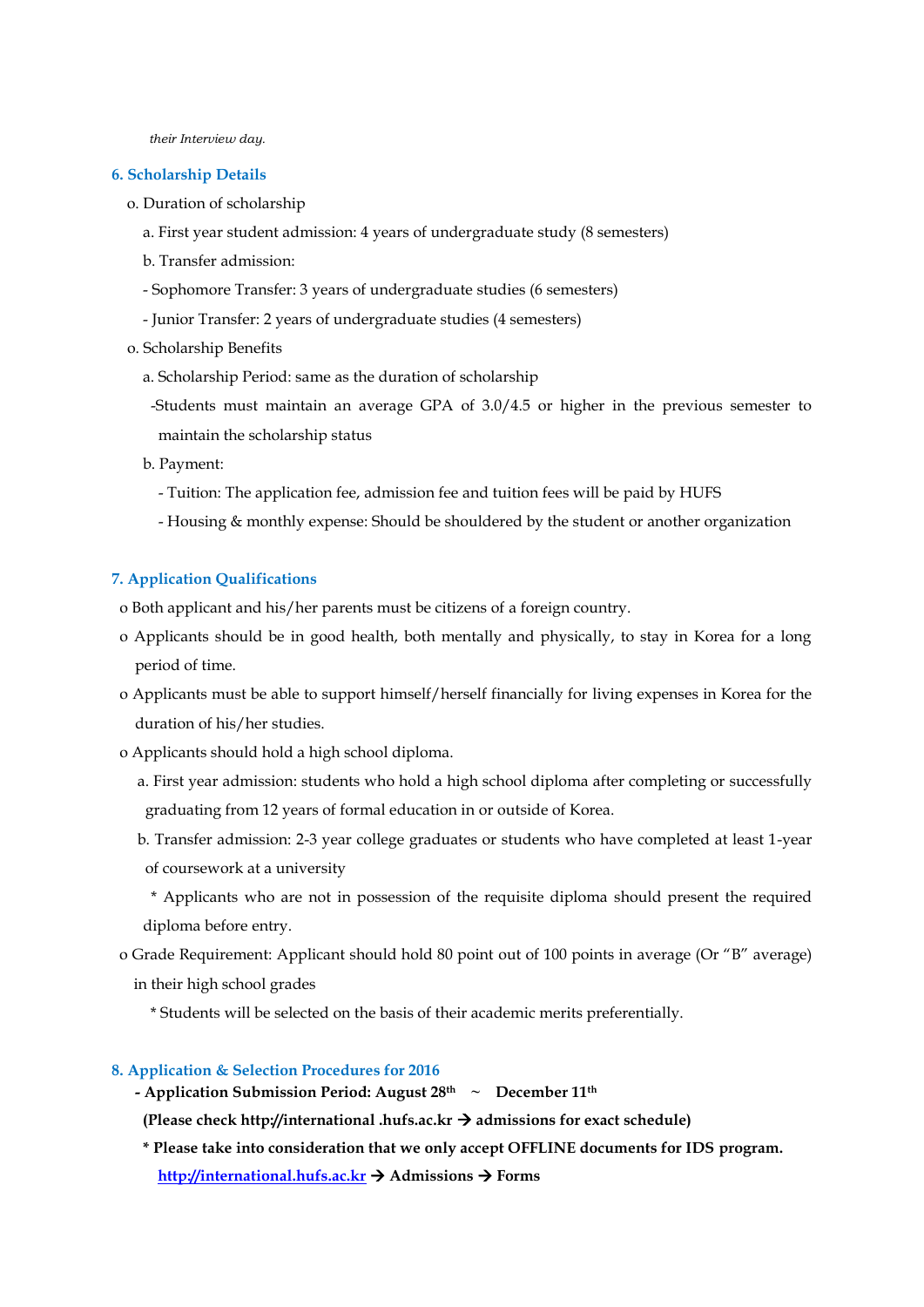#### ※ Place of document submission

## *Office of International Student Services Hankuk University of Foreign Studies 270 Imun-Dong, Dongdaemun-Gu, Seoul 02450, Korea*

- HUFS Selection Interview, final scholarship winner announcement: January 28th 2016

- Entry to Korea (Dorm Check-in) : End of February, 2016(Details to be announced later)

- Orientation: End of Feburary, 2016(Details to be announced later)

- 2016 Spring undergraduate course: Starting from February 29, 2016

#### **9. Selection Criterion**

 o All documents including the transcript, self introduction, study plan, language proficiency (Korean and English), one letter of recommendation, research papers and awards etc.

|  |  |  |  |  | 10. Required Documentation ( $\circledcirc$ - mandatory submission, $\Delta$ - optional submission) |  |  |  |
|--|--|--|--|--|-----------------------------------------------------------------------------------------------------|--|--|--|
|--|--|--|--|--|-----------------------------------------------------------------------------------------------------|--|--|--|

| <b>Documents</b>                                                                                                  |   |  |  |  |
|-------------------------------------------------------------------------------------------------------------------|---|--|--|--|
| 0. Recommendation Letter (free-format) from the embassy of the applicant's nationality                            |   |  |  |  |
| 1. Application Form (Form 1)                                                                                      |   |  |  |  |
| 2. Personal statement and study plan (Form 2)                                                                     |   |  |  |  |
| 3. Letter of Recommendation from your teacher/professor (Form 3)                                                  |   |  |  |  |
| 4. Financial certification (Form 4)                                                                               |   |  |  |  |
| 5. Agreement for Verification of Academic Records (Form 5)                                                        |   |  |  |  |
| 6. Korean Immigration Entry and Exit Verification Consent Form (Form 6)                                           |   |  |  |  |
| 7. Official High School Transcript (Notarized either in Korean or English)                                        |   |  |  |  |
| 8. Official High School Graduation Certificate (Notarized either in Korean or English)                            |   |  |  |  |
| <b>9. Official Transcript of academic records in a college / university</b> ( <i>Transfer Applicants Only</i> )   |   |  |  |  |
| 10. Certificate of Current Enrollment in a college/university or Diploma ( <i>Transfer Applicants Only</i> )      |   |  |  |  |
| 11. Copy of the Applicant's Passport                                                                              |   |  |  |  |
| 12. Copies of Both Parents' Passports (or official documents indicating parents' nationality)                     |   |  |  |  |
| 13. Official document indicating parent-child relationship between the applicant and his / her parents            |   |  |  |  |
| 14. Official Certificate of Proficiency in Korean (TOPIK or Certificate of Completion of Korean Language Program) |   |  |  |  |
| <b>15. A copy of the applicant's Alien Registration Card</b> (Current foreign residents in Korea only)            |   |  |  |  |
| 16. Certificate of Facts Concerning Entry and Exit (Current foreign residents in Korea only)                      |   |  |  |  |
| 17. Official Certificate of proficiency in English (TOEFL, IELTS)                                                 |   |  |  |  |
| 18. Others (record of awards, certificate of qualification, document relating academic proficiency etc)           | Δ |  |  |  |

\* Form 1~6 can be downloaded at[: http://international.hufs.ac.kr](http://international.hufs.ac.kr/)  $\rightarrow$  Admissions  $\rightarrow$  Admission Forms